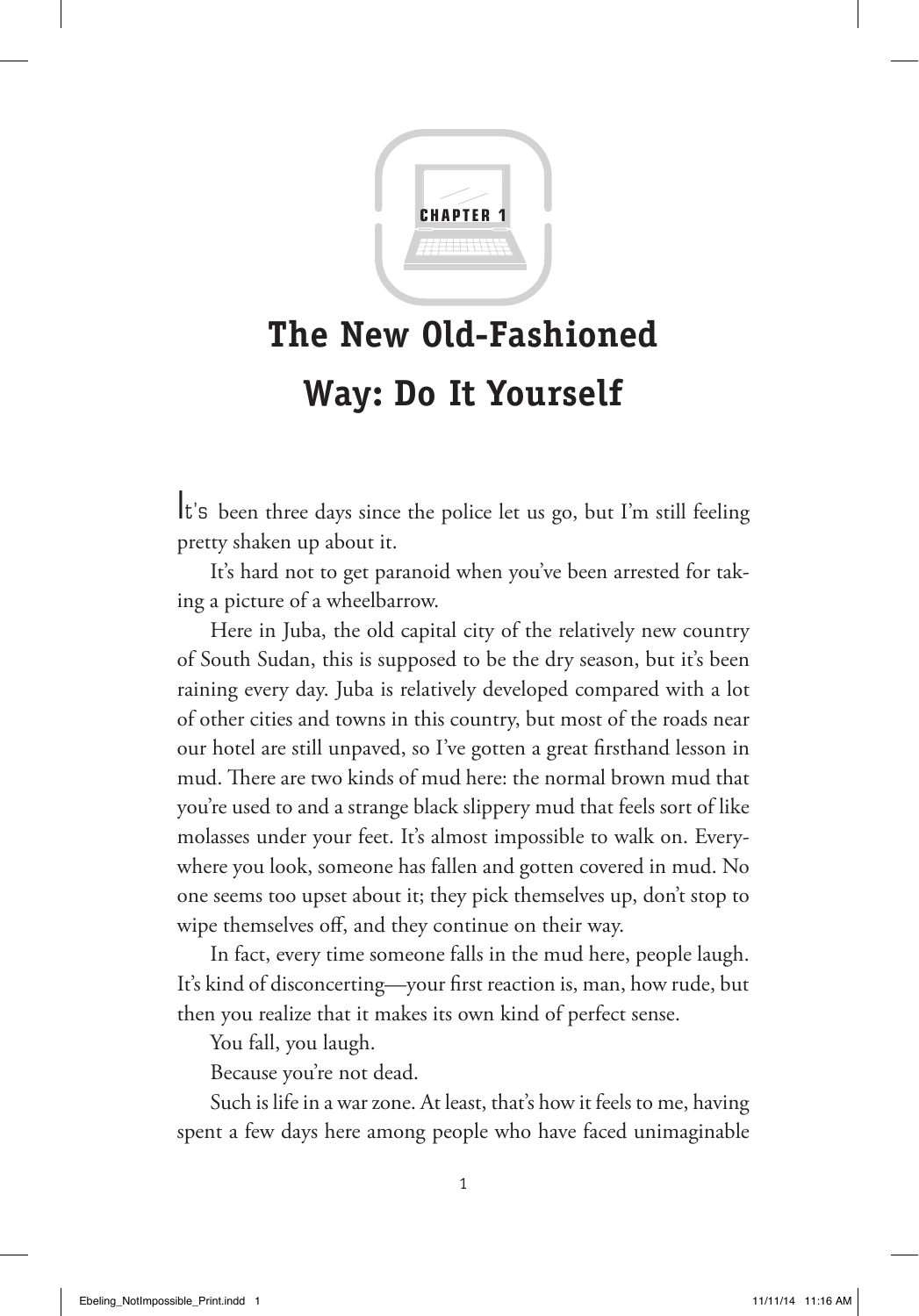horrors. After what they've been through, I guess they have greater concerns than whether they happen to have mud on their clothes.

The rain doesn't seem to want to stop, and my biggest concern is that if it doesn't stop, the authorities may not let us take off from here. They're telling me the runways are too wet, and our plane is too heavy, and we won't be able to land in Yida, the site of a 70,000-person refugee camp near the Sudan border. And if I don't get out of here and get to Yida soon, I may go stark-staring crazy. Everything my team and I have been working on for months has led up to this: the trip to Yida.

So we are, quite literally, stuck in the mud.

Sitting here in limbo has given me some time to reflect on what we've been referring to as "this insane thing we're doing"—it'd be way too overblown to call it our mission, and we're way too disorganized to call it a plan. But we have a distinct goal ahead of us. Just a few months ago, I had the idea of coming to Africa when I first heard about Daniel, a boy whose arms were blown off in the war. About the same time, I had first heard about the possibility of creating new prosthetic arms, not through normal medical channels, but in a very do-it-yourself crazy hacker way—my way, in short—with an off-the-shelf 3-D printer.

And that's when the idea first occurred to me that I could make those arms for Daniel.

And I decided to try to do it.

While we've been waiting here in Juba to leave for the camp where Daniel is staying, I've gotten to meet a lot of people, and while there's a normality to their lives—no matter where you go, people do what they do, they get up and they go about their business and they eat and visit and try not to fall in the mud—there's a jitteriness to it all, too. The sense that violence and hostilities are never far beneath the surface either in the contested areas of Sudan or here in South Sudan, and that they are getting ready to explode again. That creates a real tension in the air. You can almost taste it.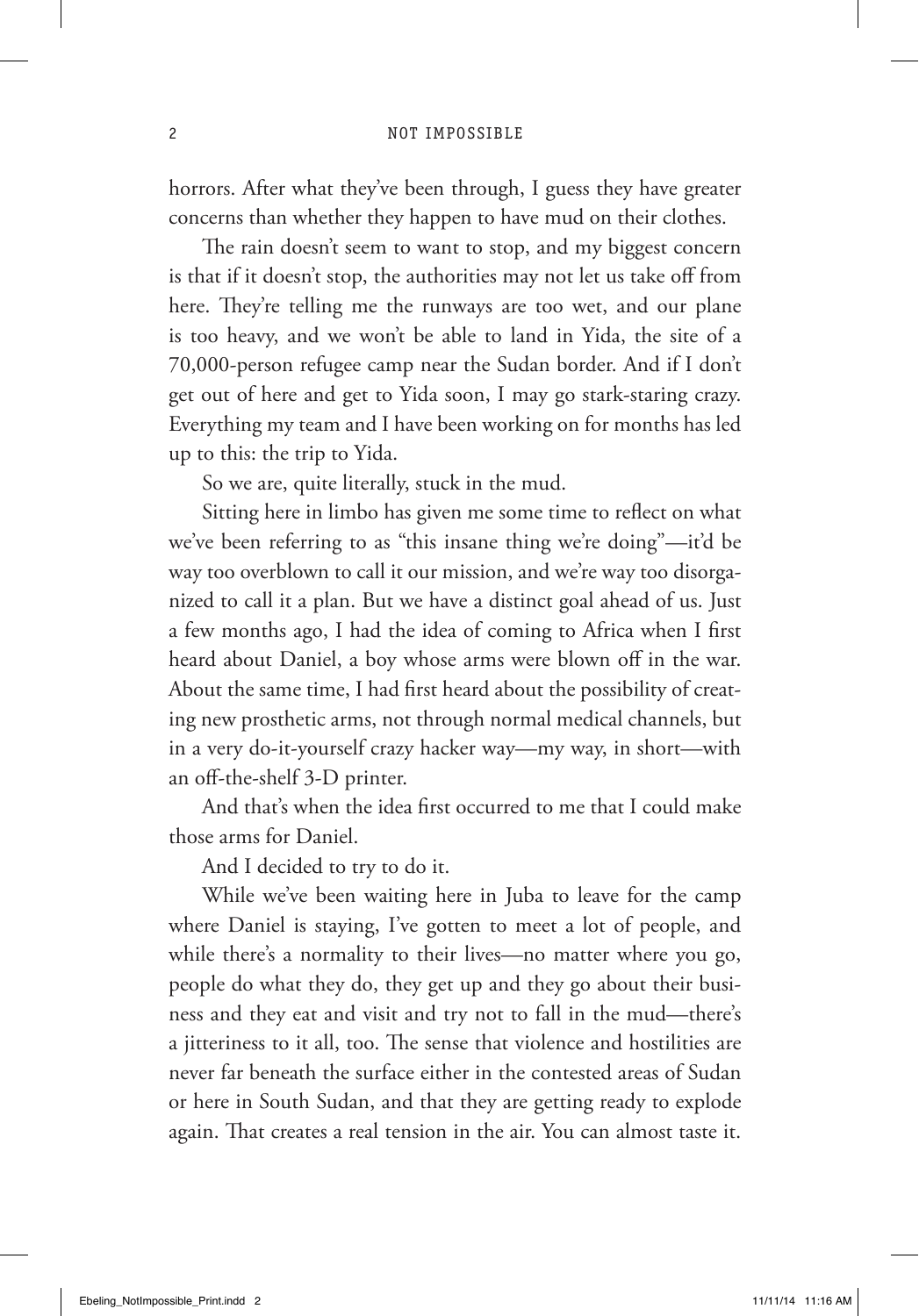These people have seen bombs rain down from the sky. They've seen their children's arms blown off right in front of them, their wives and husbands and children and babies and grandmothers killed, for no apparent reason. Being in their presence, you can feel the sense of impending disaster, like smelling rain in the air just before a storm.

Someone told me yesterday that every single person in this city has an AK-47 in their home. Probably an exaggeration, but still a pretty frightening thought.

We were taking some background photos the other day to document this insane thing we're doing and to pass the time before we leave to make the arms. As we were shooting the pictures, some children came running up to us, saying, in various languages, which our translators helped us keep track of, "Photo! Photo! Take my photo!"

Just when we were taking some photos of a nearby hut—a small structure with a blue wheelbarrow in front of it—a man who appeared to be a soldier, in a starched tan shirt and overly large aviator sunglasses, said something about the photos. But from his tone it was most certainly not "Take my photo!" The next thing I knew, we were all being hauled down to the police to explain what we were doing there.

Suddenly, I realized how very little I knew about South Sudan and how to accomplish what we were planning to accomplish.

I am not a medical person by trade. Nor am I a fabricator or a 3-D printing expert; nor do I know much about Africa, bombs, the SPLA—the Sudan People's Liberation Army—or just about anything we're doing, for that matter.

I'm a producer. I work on films and TV shows, I make commercials and trailers, I create videos for clients of all stripes. I've done the credit sequences for some big movies and the graphics for some others. I've started a few businesses, sat on some boards, launched some nonprofits.

So after the police decided not to detain us, and we were left to cool our heels in the rain and the mud in Juba, waiting for our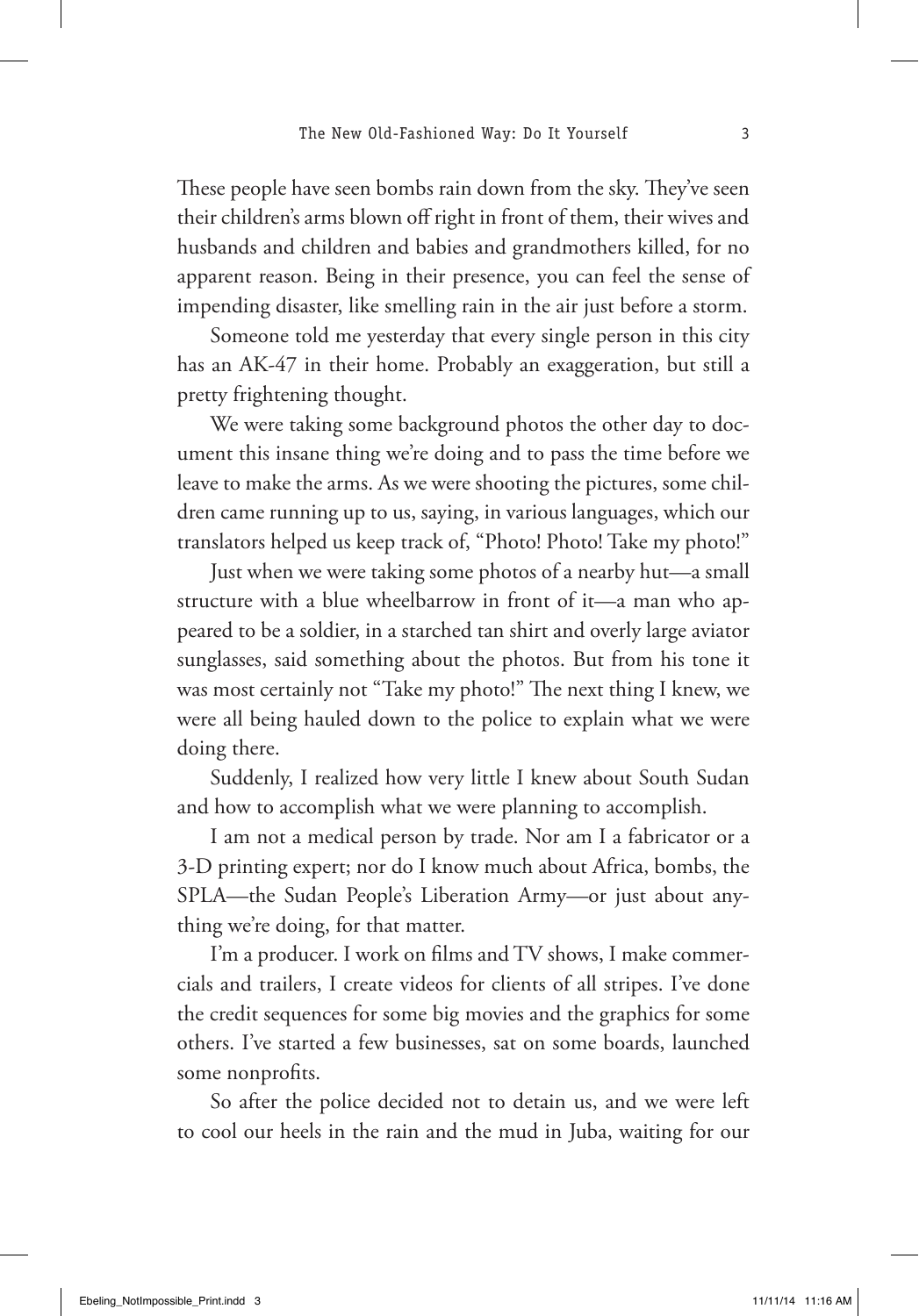chance to get up to the refugee camp in Yida, there was one question hanging in the air.

How the hell did I get here?

I had tried to ignore that question on the initial flight over to Johannesburg from Los Angeles. That flight had been delayed a day because my dog Georgia, our beautiful brown boxer, my faithful friend for sixteen years, was dying, and it didn't feel right to leave without saying good-bye. We struggled all day about what to do should we euthanize her before I left? It felt wrong. It felt like I was rushing it. So I delayed my flight the next day, and by the evening it was clear that she was waning, so we scheduled the doctor to come to our house at nine o'clock that night, and we all said our good-byes to her, my wife Caskey and our three boys and I.

The doctor was late; he showed up at the house at 9:37 p.m., precisely three minutes after Georgia miraculously popped up like a jack-in-the-box and started walking around the house, eating her food, and drinking her water. So when the doctor showed up and she started barking at him like crazy—and she's not the kind of dog who usually barks at visitors—he said, "Um, I'm not euthanizing her today. She's just not ready to go yet."

We took that as a very good sign, good karma for the trip. But on the flight over, as I caught up on my reading—books like *They Poured Fire on Us from the Sky*, a harrowing account of three of the Lost Boys of Sudan—I started coming to terms with where I was actually going. In Sudan, warring tribes and armies kill indiscriminately, rape indiscriminately, torture women and children and grown men. Journalists are as unwelcome as the ever-present mosquitoes, only easier to get rid of. I imagined my last words on this earth being "I am not a journalist!" and I realized how little I was really prepared for the journey ahead of me.

But I had also spent the last two years in the company of ex-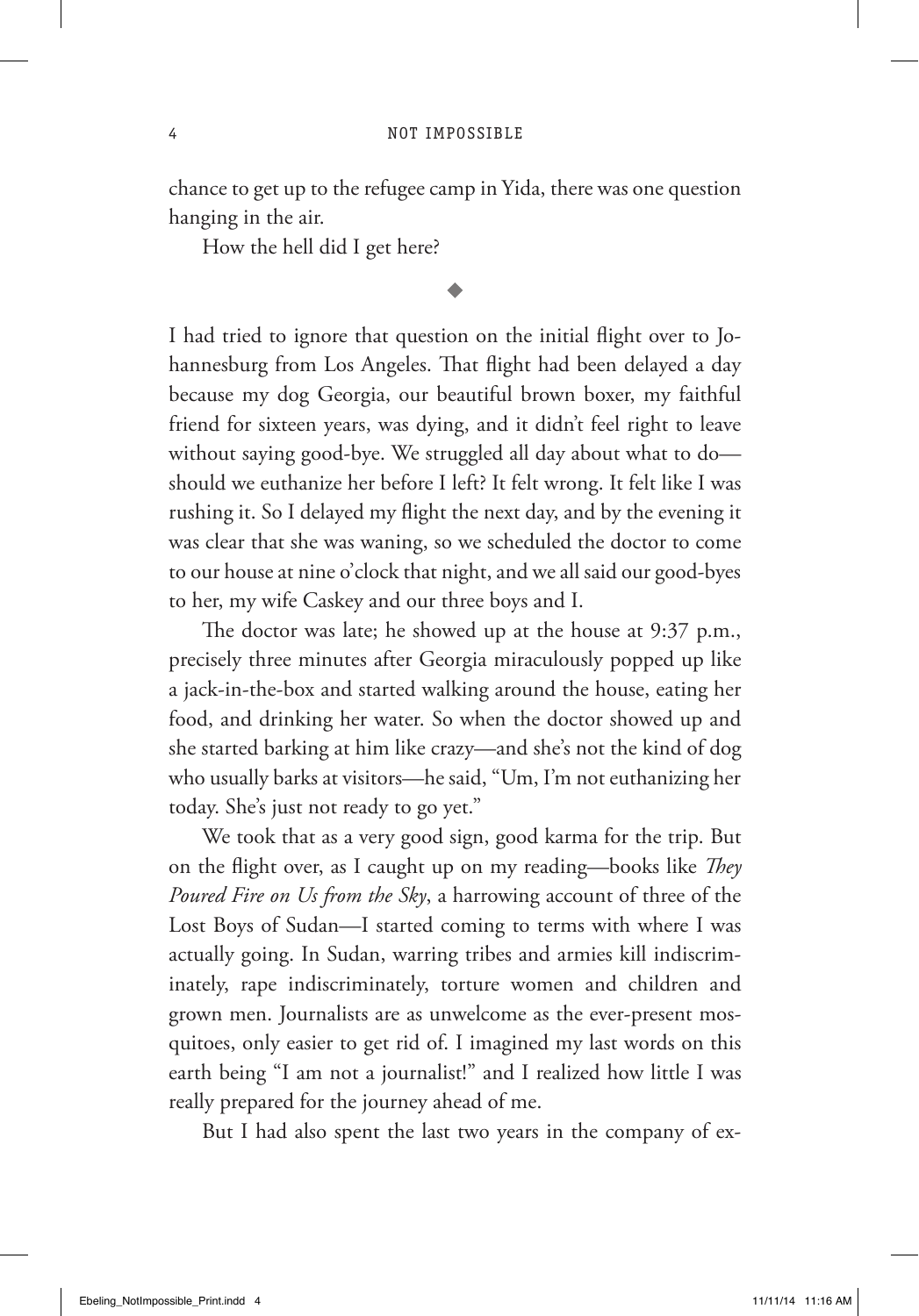traordinary gentlemen and women—crazy lunatic gentlemen and women, to be precise. I was taking this trip on behalf of Not Impossible Labs, a company I'd created to try to solve medical problems that seemed to be unsolvable, and beyond that, to solve them in a very Do-It-Yourself kind of way. To get around the big medical companies, the big insurance companies, the big everything. To just get our hands dirty and take the backs off things, figure out how they work, and jerry-rig something new that could do the job just as well and then give it away for free.

The people who populated our lives now, the people who were helping me along this wild and crazy path, defined themselves as hackers and "makers"—which is how I defined myself now, too.

That's what this book is about. It's about Doing It Yourself and redefining what it means to Do It Yourself.

A light rain was falling outside the plane, and I found myself hypnotized by the blinking red light on the wing, as I thought about the concept of Do It Yourself. It's as old as the loom and as new as the 3-D printer. Some say DIY is actually changing the way the American economy itself works. I'm not sure about that, but it sure is changing the way I work. And changing the way we think.

I am an executive producer by trade, and I could have executiveproduced this trip—meaning, I could have secured the funding, hired the personnel, arranged the travel, laid out the itinerary, imbued the team with the goals of the mission, been the cheerleader and the scold and the teacher and the planner and all the other things that an executive producer does. And then I could have sent everybody on their way with my sincere best wishes.

But at some point, I guess, the do-it-yourself concept actually involves doing it yourself. So instead of executive-producing this trip, I found myself on this plane, in the rain, in the dark, doing something far different than anything I'd ever done before.

In a few hours, I would be landing in Johannesburg. I'd spend a week, at best, learning how to make a mechanical hand with a 3-D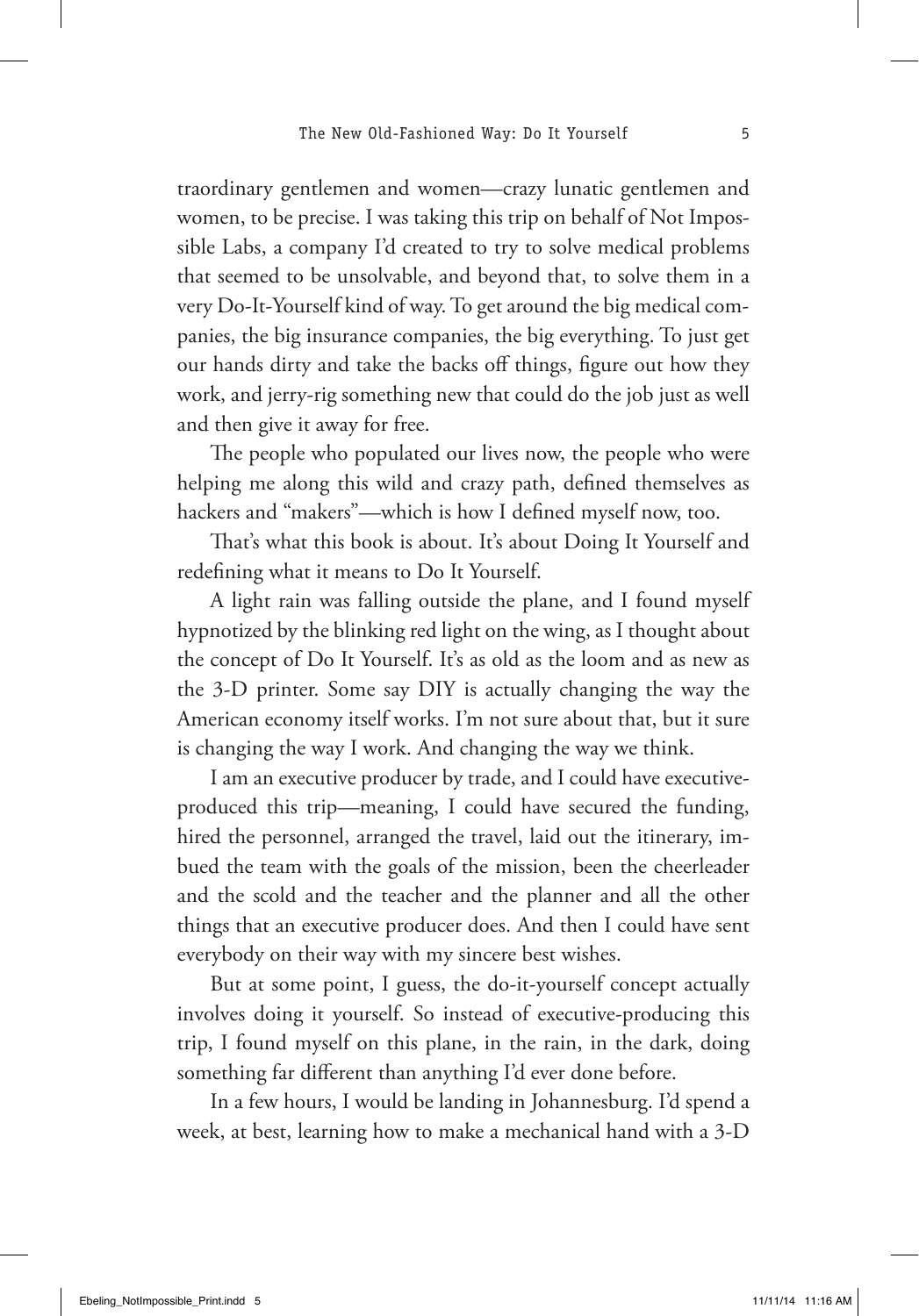printer and some parts we'd picked up at a hardware store—using techniques that others have taken months to perfect. To distract myself, I turned my attention to the in-flight movie *The Blind Side*, in which Sandra Bullock adopts a poor kid who happens to be a great football player. Toward the end of the film, I found myself crying, tears slowly dripping down my cheeks, mimicking the rain that was streaking the airplane windows. In-flight movies always seem to make me cry; something to do with the jetlag and the strange air and the helpless feeling of being propelled at 600 miles an hour in a big metal Tylenol capsule, and the blind faith inherent in that activity.

But if I'm being honest, I was probably crying for another reason.

As the movie ended, I got up to walk around the cabin a bit before we touched down. The sun started coming up on the left side of the plane. A new day was beginning, in more ways than one, for me. Behind me, back in LA, my boys were going to get ready for their first Halloween without me and, quite possibly, our first Thanksgiving apart as well. Ahead of me—well, I had no idea of what was ahead of me.

But in this transition moment—between my past and my future, really—I found myself contemplating the answer to that overwhelming question: What had brought me to this place, this place where I was taking a leap of faith into the unknown? Where I believe that there are ways to defy the odds and the naysayers and your own insecurities and accomplish what everybody tells you is impossible. How had I gotten to this place where that was going to be put to the ultimate test?

Could I really make the impossible possible?

And could I do it in a way that's translatable—that I could share with others, so they could make the impossible possible as well?

I didn't know the answer to that.

But I did know one thing.

I was about to, quite literally, stake my life on it.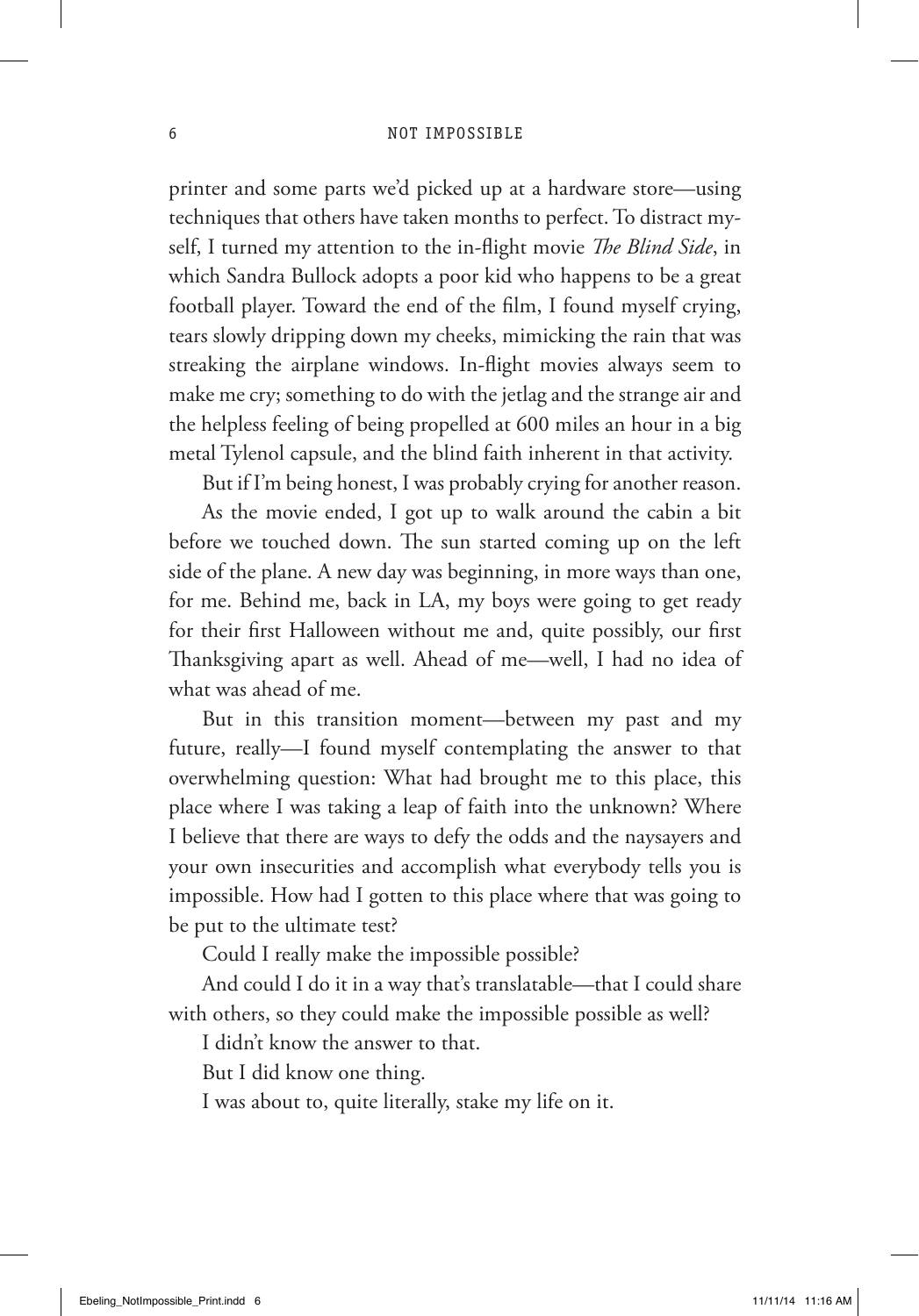

# **Yes Is So Much More Fun**

I should make one thing clear right away.

I did not set out in life to be the guy who goes to the Sudan with a 3-D printer, trying to create new arms for a kid who had his blown off in the war. I did not set out in life to create a foundation and a company that invites people to write in about their unsolvable medical problems, or to put together teams of hackers, artists, poets, philosophers, and crazies of all stripes to see if they could solve them.

I did not set out to discover the power of Yes or the stunning energy that comes from surrendering yourself to the Not Impossible way of life. I did not set out to discover what that surrendering can do for your business, or what it can do for your soul, although in the years that followed, the power of Yes became all-consuming, the guiding light that lit my days and warmed my nights and showed me where to plant my feet if I wanted to stand up straight.

I did not set out to do any of those things.

I set out to go surfing.

It was coming on New Year's Eve, at the turn of the millennium (or the turn of the calendar to 2000, anyway; the purists say that the millennium didn't really start until 2001, but I have very little need in my life or my business for purists). My wife, Caskey, and I decided to celebrate the momentous day in Costa Rica. A few days later, we broke off for a little mini-vacation-in-a-vacation at a B and B in Mal Pais, a tiny village on the Pacific side of the country.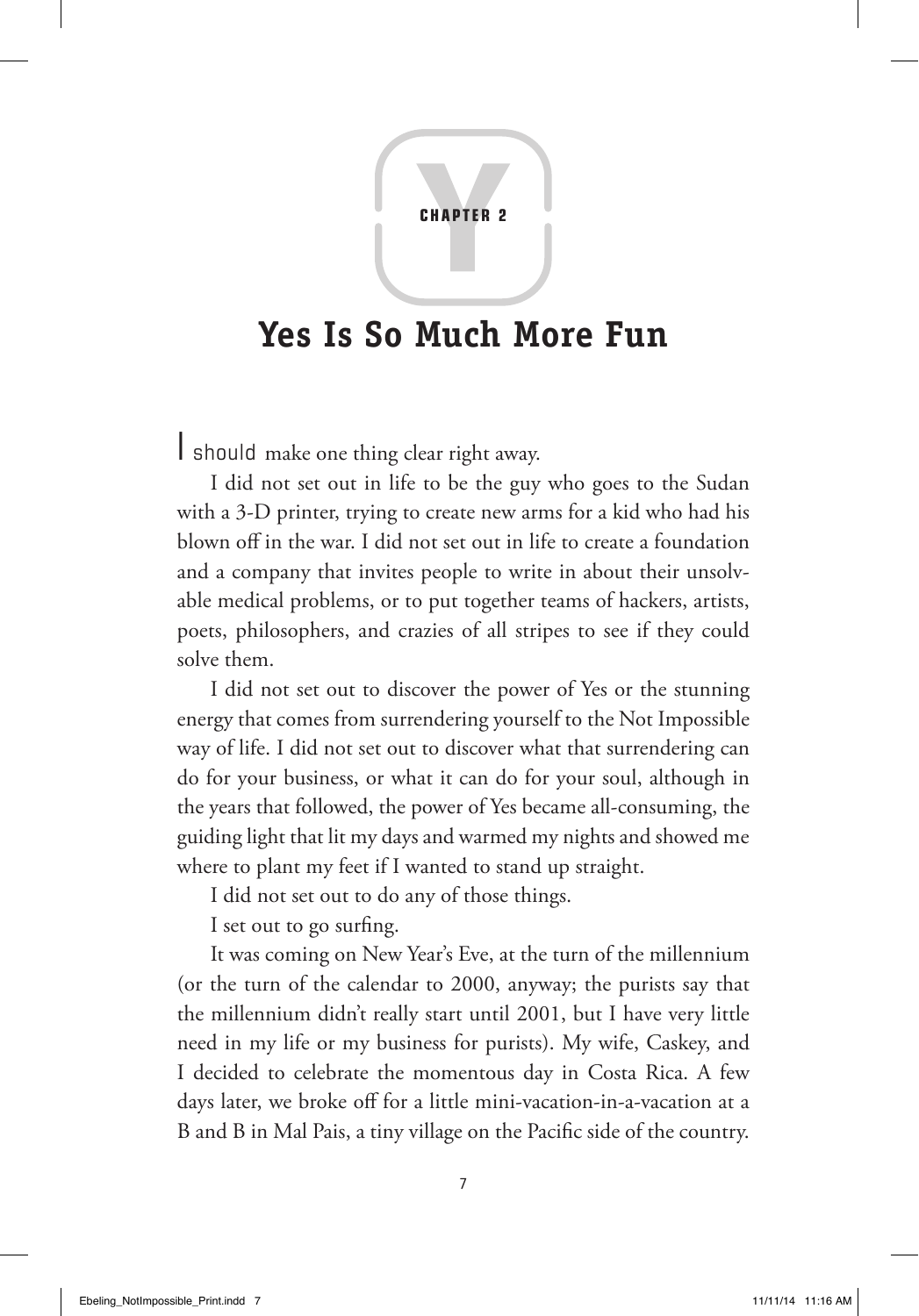We couldn't have gotten more out of the way, which is what we wanted. We were a thousand miles from the crowded break that I surf back home, and as we drove our four-wheeler down a dirt road to the beach, nearly putting our wheels in a ditch to avoid the kids coming back from the beach on motorcycles, one hand on the handlebars and a surfboard under the other, their day already done as ours was just beginning, from the look and feel of it it might as well have been a million miles away.

When the waves are pumping, the break off Mal Pais is a challenging place to surf, which is what I was looking for. Some breaks are easy to read, and some breaks are a challenge. Ever since I was a kid, it was the challenge that turned me on: If there wasn't a little bit of danger to what I was doing, a little sense of jumping without a net, I didn't see the point.

You have to be a little like that in business, I think. If you're always worrying about what-if-I-fail, you're never going to give yourself much of a chance to succeed. And there's nothing quite like surfing in cross-currents and sudden swells to remind you to live only in the moment and think only of success: The moment you start to doubt yourself, you're never gonna make the drop.

Caskey was reading on the beach and I was paddling out and getting ready to catch a wave, feeling pretty good. There are moments out there on the surf, when the sun is glinting off the water in a thousand shimmering diamonds of light, when the wind is offshore and the spray of the breaking waves seems to hold the droplets of water in the air for just an extra moment before letting them settle back into the ocean, when this is the only place you can imagine ever wanting to be, and all is right with the world.

And then some big hairy guy paddles up and yells, "Hey! Yo! How you doing?" and screws up the whole thing.

I mean, no kidding, you're surfing by yourself in a desolate little town, you've traveled a thousand miles from your home break, and all you want is to have the break to yourself. Not to share it with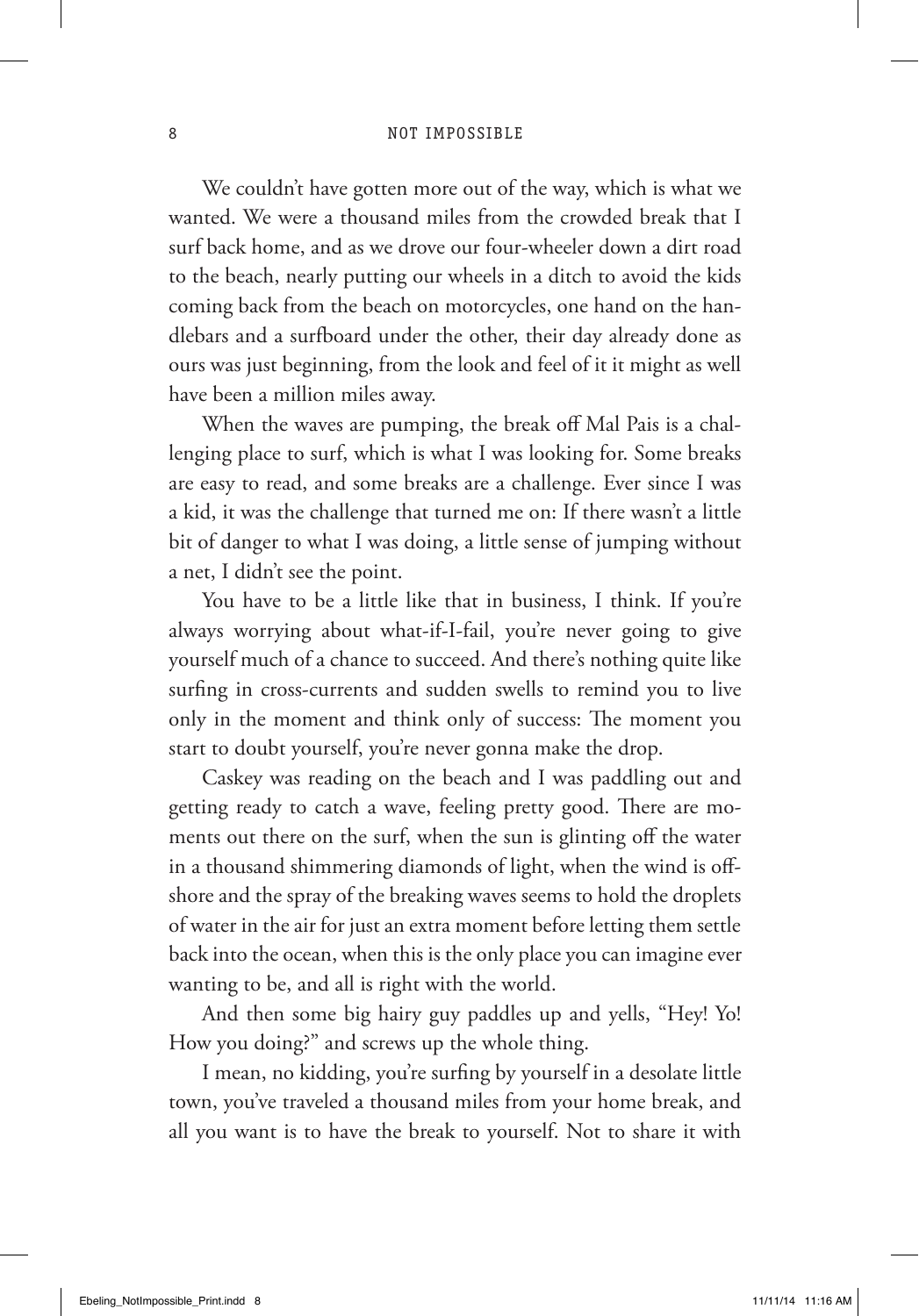some loud dude with bright orange ear plugs who's crowding your wide-open space.

When I look back on it now, though, there's something karmic in that moment. There I was, trying to put a wall all around my world, a high round wall with me at the center of it, and that wall was knocked down. When I look back on it now, there's no better symbol of everything that I was about to learn, everything that was about to happen to me.

But that's now. That wasn't then. Then, all I could think was: Shut up. Go away. Let me return to my perfect moment.

That was not to be.

"Ubi! Ubi!" the guy yelled at me. At first, I didn't think he was speaking English. I speak Spanish pretty well but couldn't figure out what he was trying to tell me.

"Ubi! You?" he yelled over the crash of the waves. Do I . . . ubi? I wasn't sure what to say.

"Lo siento, amigo, no entiendo," I tried. Sorry, pal, I don't understand.

"I said I'm Ubi," he yelled back. "Who are you?" Oh.

We jabbered away for a while, floating along on our boards, and after a few minutes, I realized that Ubi was a pretty nice guy. Loud, mind you, since he had the ear plugs in, but a really nice guy, in fact. The more we talked, the lousier I felt about skewering him in my mind for a jerk who'd stolen my personal surf spot. I mean, here I was, some tourist who'd gotten here five minutes before he had, and I'm acting like I own the beach, so who's the jerk? Fortunately, Ubi was such a jovial and outgoing guy, any tension that I might have projected washed over him like the next wave headed for shore. We surfed together for a couple of hours, and on one of the passes I noticed that he seemed to have come with someone, a woman, and she had struck up a conversation with Caskey under the shade of a big, wild, overgrown palm tree.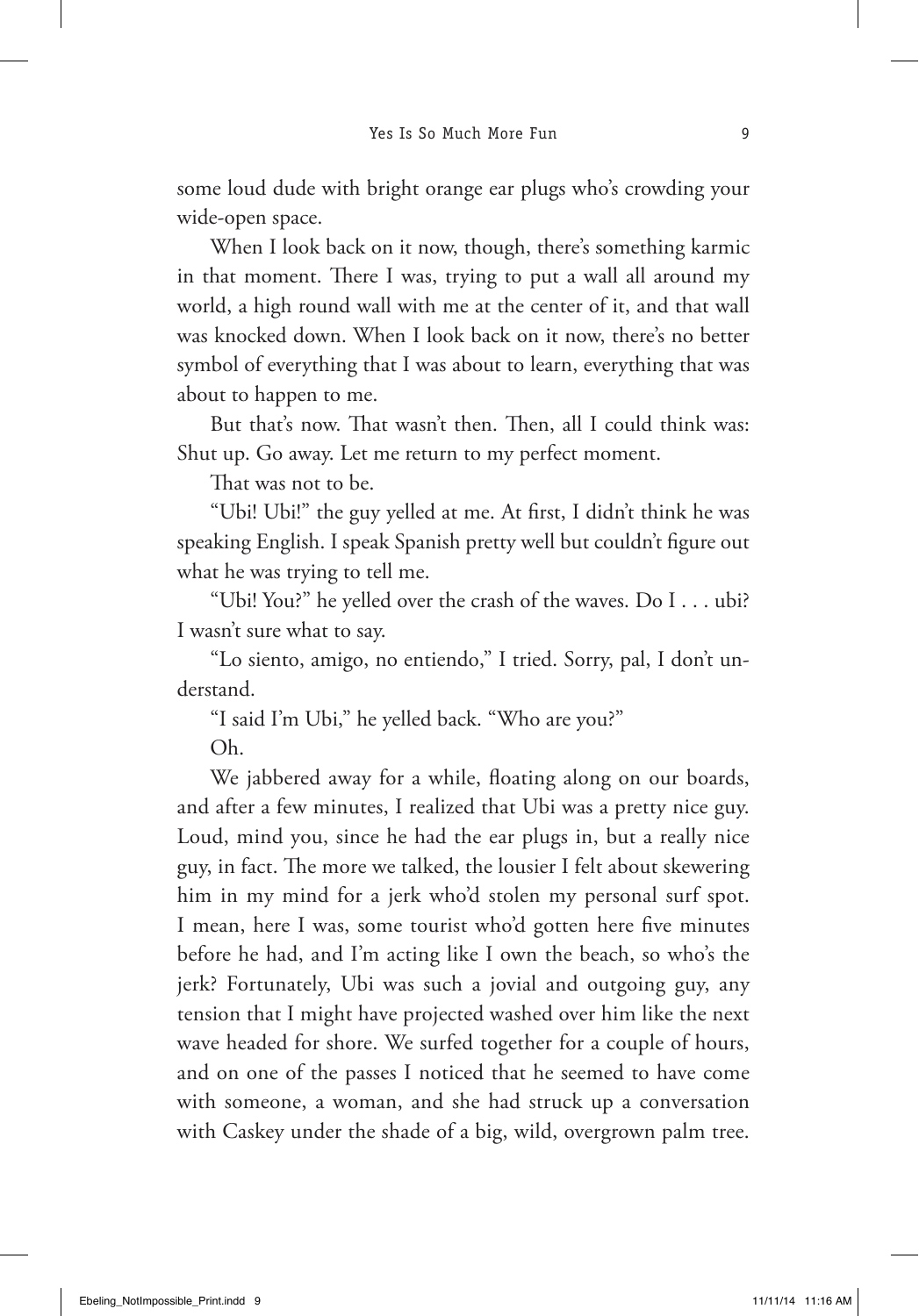When we finally padded into the shore, he introduced her as his girlfriend. She was stunning: statuesque and stately, with perfect hair and perfect skin and perfect everything else. And what crossed my mind was what crosses the mind of any man who meets a supermodel-hot woman with a not-so-perfect looking guy: What the hell is she doing with him?

As the day passed on into evening, and we hung out and met for drinks later on, I figured it out. Ubi was one of the most fun, effervescent guys you'd ever want to meet. He was even bigger than he seemed in the water—six-foot-five, somewhere north of 270 pounds—but his personality was twice that size.

We had lunch with them, and dinner, and the next day at breakfast we walked into the dining room, and he was frantically waving his arms for us to join him. By this point I was feeling that fun's fun, but a romantic getaway's a romantic getaway, and it seemed like Caskey and I hadn't spent five minutes alone together since we'd met Ubi and his girlfriend, so I begged off, and I swear, his face dropped so fast I thought his chin was going to crash into the cornflakes. It wasn't until later, when I met up with him for a drink in New York, that I got the full story. When I asked him how his girlfriend was, he laughed hard and loud, then explained: He was sorry he'd been so emotionally clingy down in Costa Rica, but as beautiful as that woman was, she was driving him batshit crazy on vacation, and they'd broken up right after that.

Somehow, having had that experience together made us into fast friends—like we'd known each other for years—although with a guy like Ubi, I'm guessing that's not hard. Just a nice guy, loud as the engine on my '64 Wildcat and twice as powerful when it comes to driving a party forward. In the months and years that followed, he was around a lot, and we developed a phrase: Want to have a party? Just add Ubi.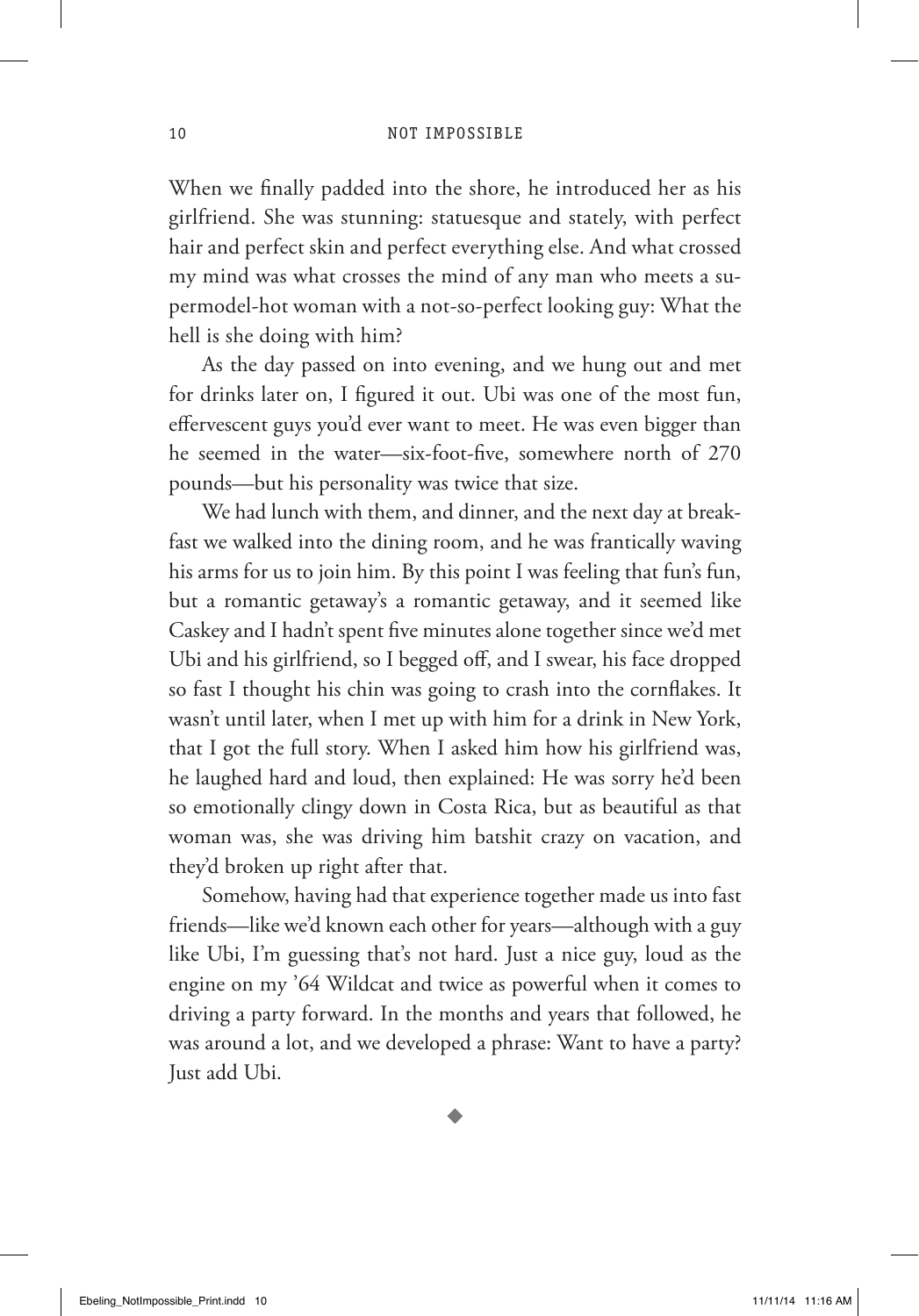Over the course of the next seven years, a lot of things changed in our lives—Caskey and I moved, we had children, we started businesses, we bought a house. But a few things stayed constant. One was date night; the more complicated our lives became, the more important it was to have a ritual that reminded us that there was something beyond work by day and diapers and feedings by night. Don't get me wrong—I love my three boys with a passion that surpasses words or understanding—but at least once in a while you need to go have dinner and see a movie alone with an actual grown-up who you're actually married to and has seen you naked and still loves you.

Another thing that stayed constant in our lives was Ubi. Caskey and I had moved into a nice new house in Venice Beach. We installed an electronic combination lock on the front gate because it wasn't the best of neighborhoods at the time, but most of our friends knew the combination from house-sitting or babysitting or just coming by at some point, and a few of them used the knowledge to just walk in unannounced when they felt like it. And on this particular night, as we were primping for our date night, that was Ubi.

"YO! YO!! WHAT'S GOING ON!" he boomed, more a statement than a question. He had another friend in tow, a guy named Rojelio, who was as quiet as Ubi was loud.

"Hey, man," I said. "How you doing? We're getting ready to go have dinner and see a movie at the—"

"No, you're not!" Ubi interrupted. "You're coming with us!"

It takes about five seconds for disappointment to turn into curiosity, less when you know you're surrendering to the inevitable. Somehow I knew that no matter what I said, we were going to wind up bending to the force of Ubi's will. He was so up and excited—I mean, even for him, this seemed like a high moment—that I didn't even bother to argue. I looked over at Caskey, and by the smile on her face, I could tell she was thinking the same thing.

I love Caskey for a million reasons, not the least of which is that she somehow puts up with me and all my craziness, but among those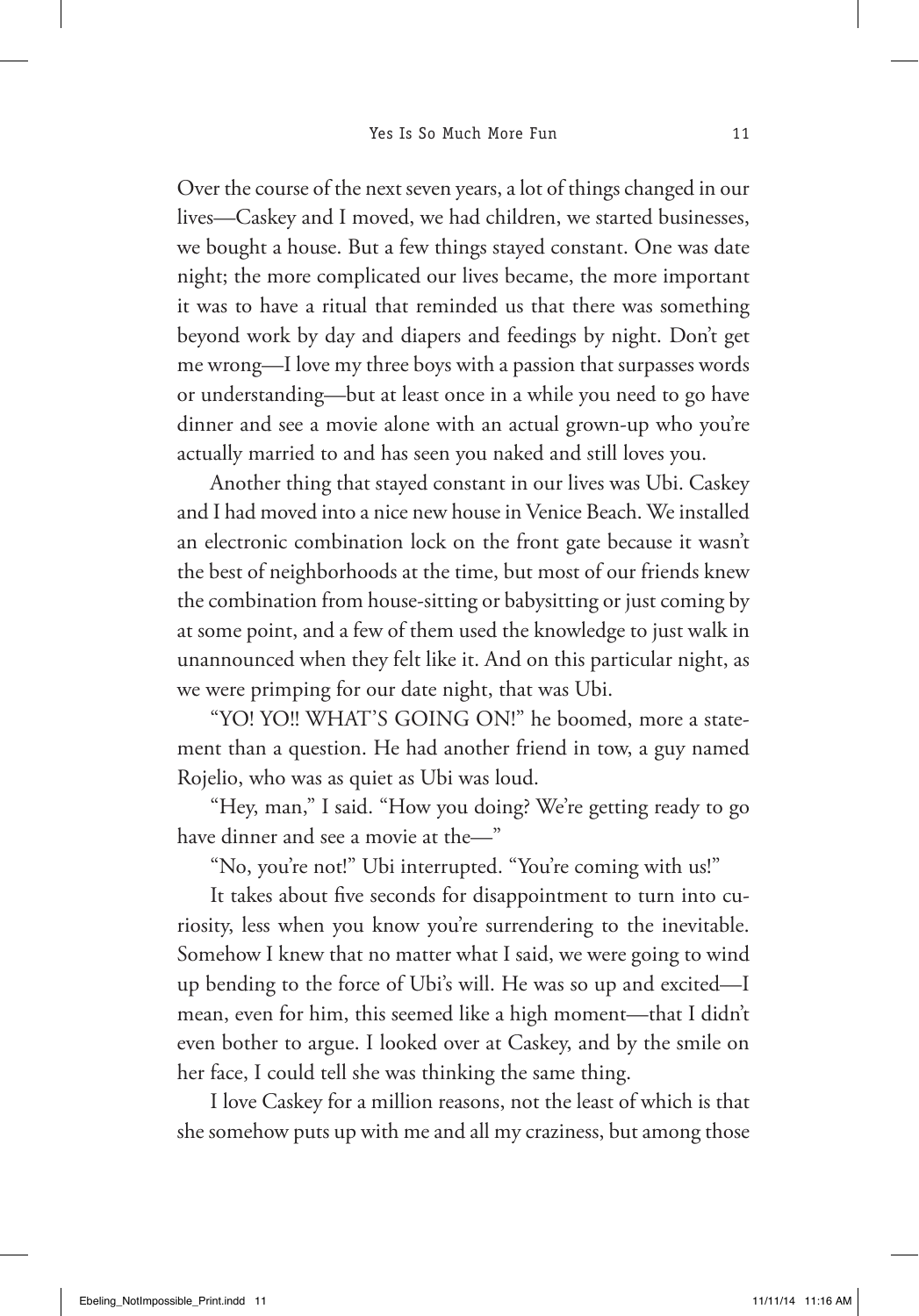million reasons is this: Saying Yes is just a lot more fun than saying No. All of our lives together have been defined by the same thing that defines the work I've started to do: It's all about learning to take that leap of faith. Whether it's something monumental, like changing your life based on the flip of a coin—a story I'll get into a little later—or something tiny, like letting the last person who walked in the door decide what you're doing tonight. Everything begins by taking the part of you that has the false illusion of control and gently pushing it out the window, so that other part of you—the part that's willing to take the path that opens up in front of you—can begin to have some fun.

We found ourselves saying yes even before we knew what Ubi had in mind. Turns out what he had in mind sounded pretty interesting anyway: We were going to go to some kind of graffiti art show to benefit an artist who'd been stricken with Lou Gehrig's disease. I've always been a fan of graffiti art—I know a lot of people aren't, but I think it's a very real expression of very real feelings, done in a very real way. It's honest. It's a little crazy. And it's way outside the rules—all things I can respect and relate to.

The sun was going down over the palm trees of Venice, and the streets took on that beautiful and slightly sad glow that LA gets from the last glint of light bouncing back from the Pacific. The faint sounds of the Saturday night Venice Beach drum circle could be heard in the distance as we all crowded into my 1974 white-andblue International Scout and headed to Culver City.

Ubi was the catalyst, the enzyme, the beginning of a chemical reaction that would change—well, everything.

At the time, pop-up galleries, restaurants, and events were just finding their way to the emerging art district of Culver City. I knew by the location it would be cool, but I wasn't expecting what happened when we walked through the door: We were instantly transported by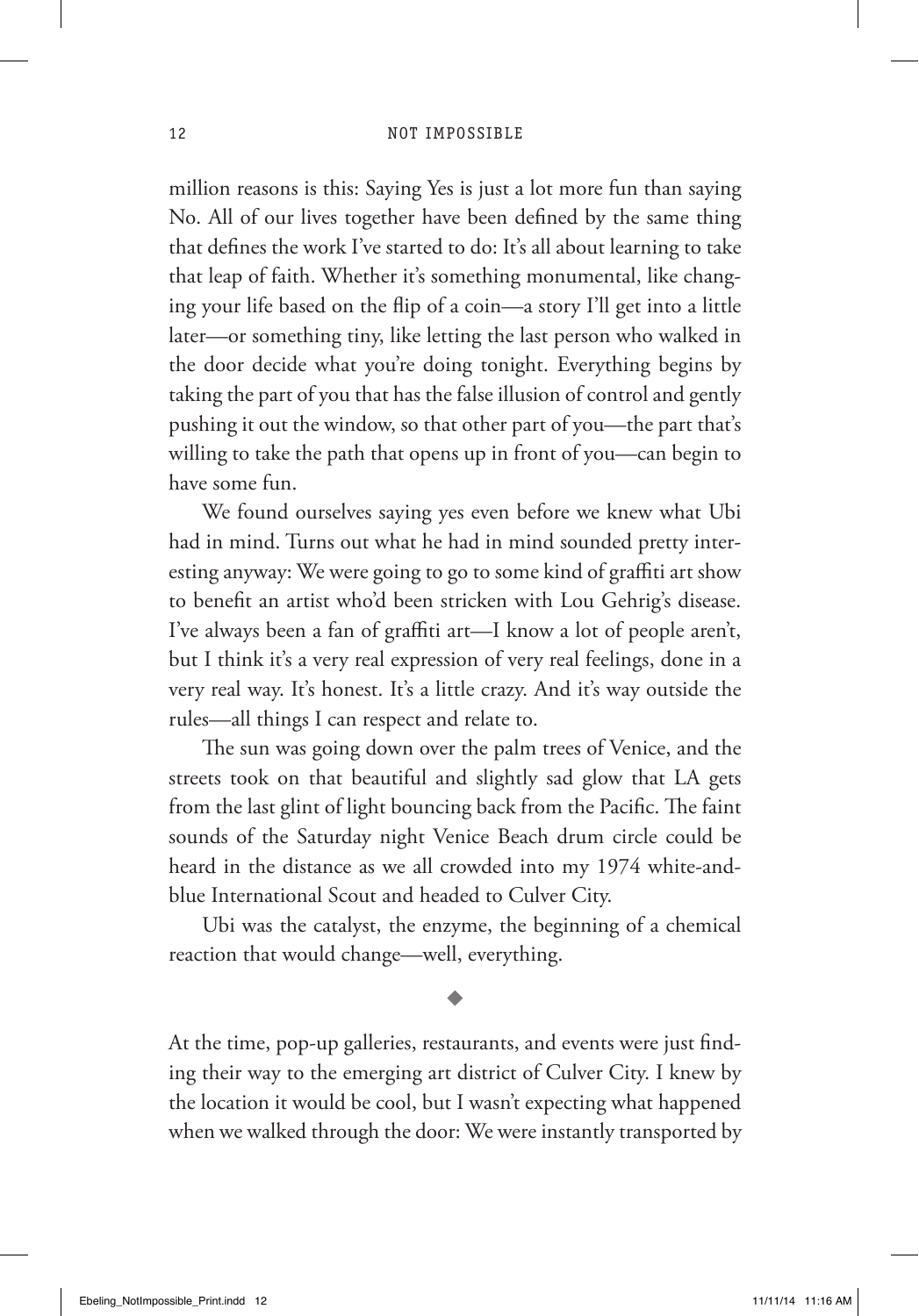the graffiti—in space and time—to the grittiest downtown streets, to the underside of railroad trestles and the tops of warehouses and the sides of railroad cars.

It was a little strange, seeing all that graffiti out of its normal context, in big posters mounted on white walls—gigantic explosions of colors, huge names written in interlocking, three-dimensional, mind-bending shapes and blasts of pink and purple and green and black and red and a few hundred other colors that don't even have names, all coming at you at once.

The place was packed with hip-looking dudes and their beautiful girlfriends, all dressed to impress. Many of the men were artists who'd done pieces for this show. Ten of them had decorated threefoot-high spray-paint cans as characters with feet, each artist using his own distinct style. A palpable energy emanated from the room, from all these people, although their demeanor around people who were not of their group was sort of reserved. Their art, for the most part, is essentially illegal, so they're not used to having their faces associated with their art in public. A lot of kids, sixteen, seventeen years old, were running around with black books, getting the artists to sign them with their tags (although, to be accurate, graffiti isn't generally called "tagging"—that's associated with the gang side of graffiti art—when these famous LA artists at the show put their art up on a building or wherever, they call it "getting up"). Anyway, these kids were psyched, like they'd been let loose at a Grammys party—only they didn't give a damn about rock stars. To them, these artists were the stars, up close and personal and signing their books, and nothing could be better than that.

Caskey had a huge smile on her face, and she was staring at this one really colorful poster, high up on the wall in front of us. It was a copy of a graffiti artist's name, as he'd spray-painted it on walls in Los Angeles in the 1990s.

It took me a second to untangle the letters in my mind, but then I could read it: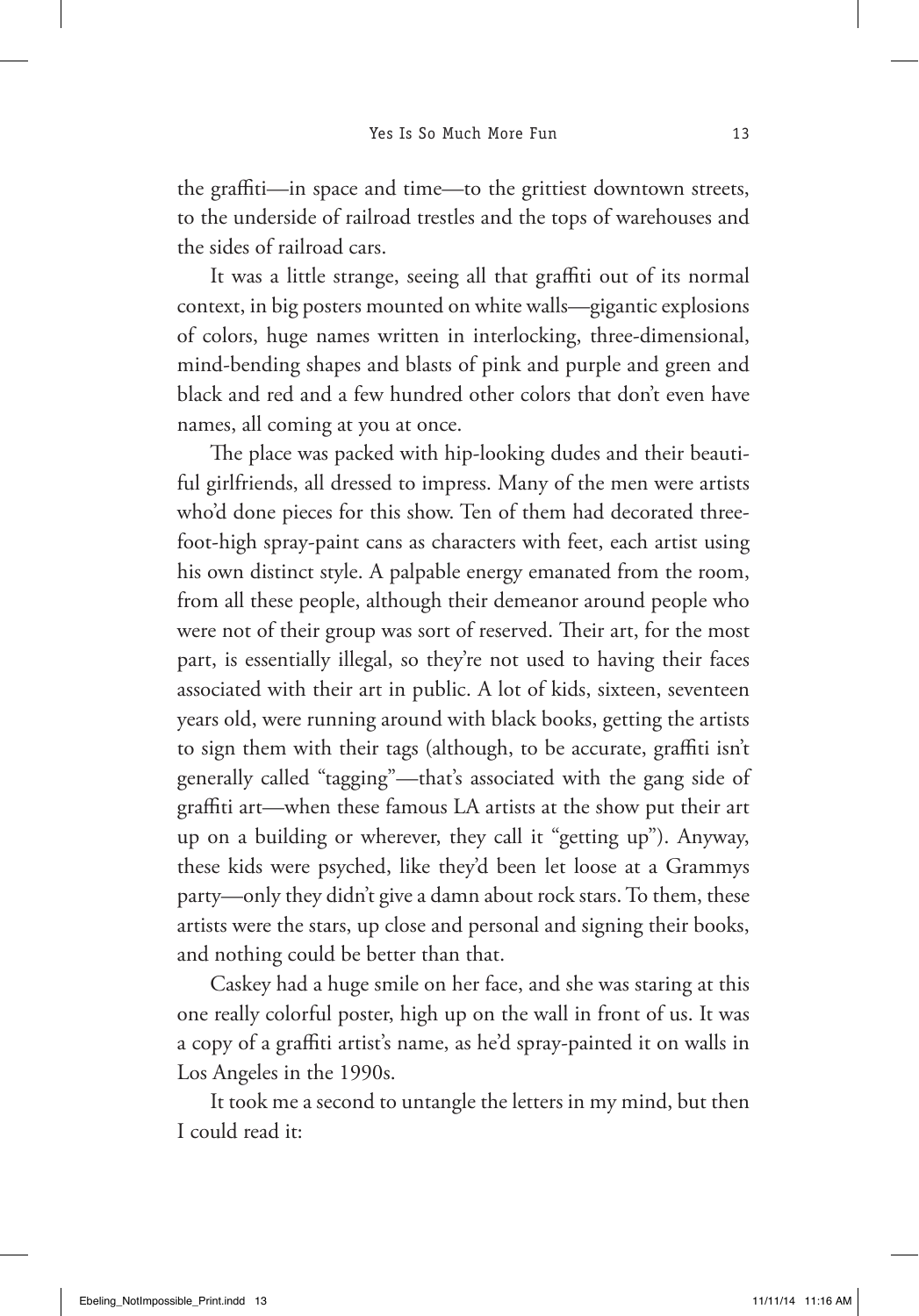Tempt.

Tempt One, it turns out, was something of a legend in Los Angeles. Each city, Rojelio had told us earlier, had its own kind of graffiti style. The old-fashioned New York subway-car "taggers," for example, were very different from the style of Mexican American graffiti artists known as "cholos"—originally a derisive term, now used as a matter of pride. Tempt was one of the first to fuse those styles into something new, something distinctly Los Angeles, and the graffiti artists who came after him treated him with enormous respect.

Ubi and Rojelio wandered over and caught us being caught up in the painting.

"Man," I said to him, "I'd really like to meet this artist. Is he here?"

Rojelio responded. "No, man," he said. "That's the guy with the ALS. That's the guy who this benefit is for."

I was blown away by that and took a step back, and for the first time noticed that someone had painted a portrait of Tempt in black and white, next to his graffiti. It was a surreal juxtaposition: in the portrait, Tempt was smiling and serene, but the contrast of his muted face in shades of gray, next to the vibrant colors that were so full of life, was haunting and a little painful.

I'd like to say I was moved to do something to help at that moment, but it wouldn't be true. There are so many times in life when the right thing to do taps you on the shoulder, but you don't turn around, you don't listen. You just sigh and move on. We spent a lot of time at the exhibit, talking to some of the artists and having them tell us about their pieces. In the end we bought one of the cans—a yellow spray-paint can created by the LA legend who goes by the name Slick; it had big red feet and a giant smile with a gold tooth.

When I got home, I went online to learn more about Tempt and found out he was just as significant a player as his fellow artists were making him out to be that night. He'd "gotten up" all over town and not just on walls, but in museums as well. His art had been